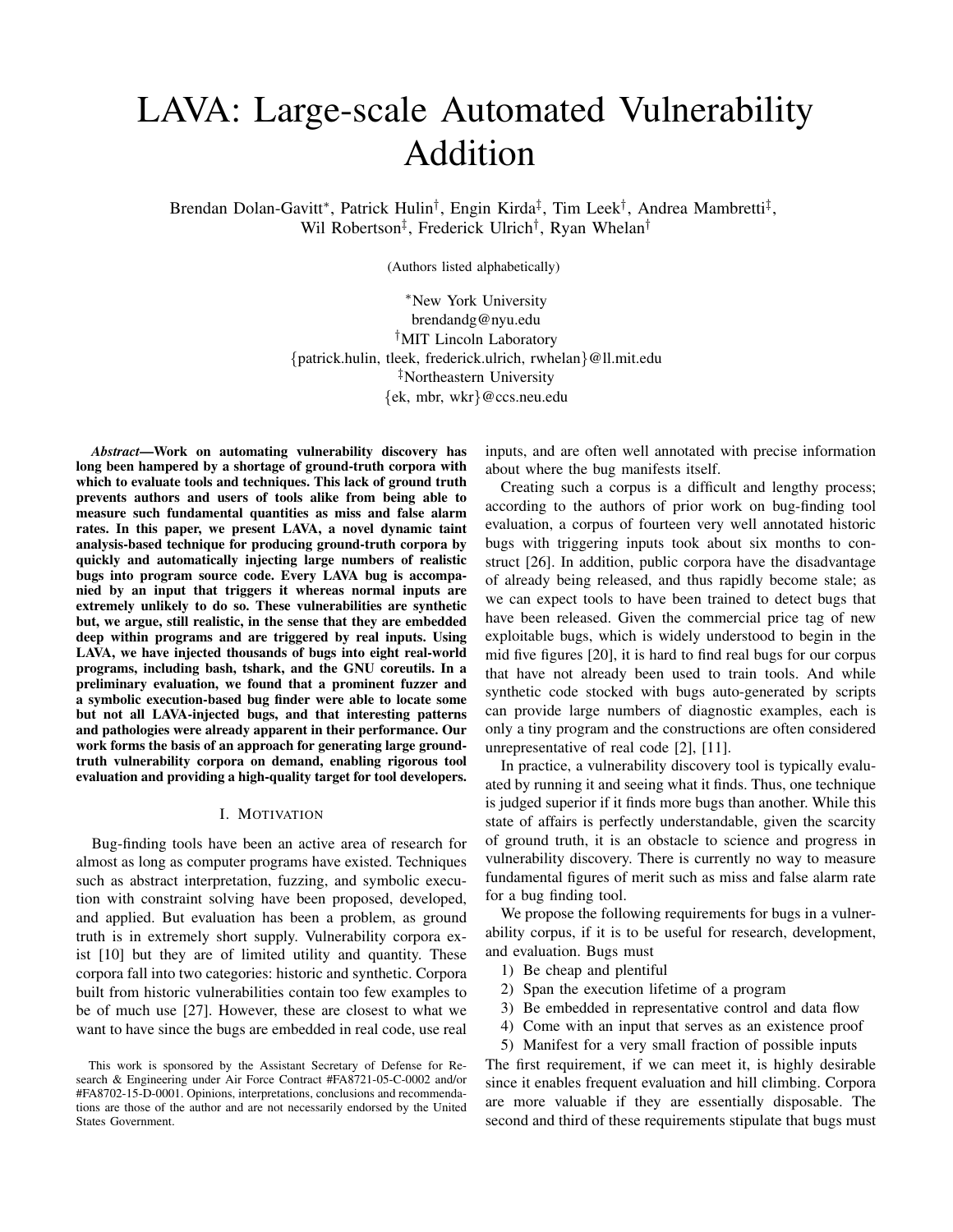be realistic. The fourth means the bug is demonstrable and <sup>1</sup> **void** foo(**int** a, **int** b, **char** \*s, **char** \*d, **int** n) { serious, and is a precondition for determining exploitability. The fifth requirement is crucial. Consider the converse: if <sup>3</sup> a bug manifests for a large fraction of inputs it is trivially discoverable by simply running the program.

The approach we propose is to create a synthetic vulnerability via a few judicious and automated edits to the source code of a real program. We will detail and give results for an implementation of this approach that satisfies all of the above requirements, which we call LAVA (Large-scale Automated Vulnerability Addition). A serious bug such as a buffer overflow can be injected by LAVA into a program like file, which is 13K LOC, in about 15 seconds. LAVA bugs manifest all along the execution trace, in all parts of the program, shallow and deep, and make use of normal data flow. By construction, a LAVA bug comes with an input that triggers it, and we can guarantee that no other input can trigger the bug.

## II. SCOPE

We restrict our attention, with LAVA, to the injection of bugs into source code. This makes sense given our interest in using it to assemble large corpora for the purpose of evaluating and developing vulnerability discovery techniques and systems. Automated bug discovery systems can work on source code [1], [8], [9], [24] or on binaries [3], [21]; we can easily test binary analysis tools by simply compiling the modified source. Injecting bugs into binaries or bytecode directly may also be possible using an approach similar to ours, but we do not consider that problem here. We further narrow our focus to Linux open-source software written in C, due to the availability of source code and source rewriting tools. As we detail later, a similar approach will work for other languages.

We want the injected bugs to be serious ones, i.e., potentially exploitable. As a convenient proxy, our current focus is on injecting code that can result in out-of-bounds reads and writes that can be triggered by an attacker-controlled input; in Section VIII we consider extensions to LAVA to support other bug classes. We produce a proof-of-concept input to trigger any bug we successfully inject, although we do not attempt to produce an actual exploit.

For the sake of brevity, in this paper we will use the words *bug* and *vulnerability* interchangeably. In both cases, what we mean is vulnerabilities (in particular, primarily out-of-bounds reads and writes) that cause potentially exploitable crashes.

## III. LAVA OVERVIEW

At a high level, LAVA adds bugs to programs in the following manner. Given an execution trace of the program on some specific input, we:

1) Identify execution trace locations where input bytes are available that do not determine control flow and have not been modified much. We call these quantities DUAs, for Dead, Uncomplicated and Available data.

```
int c = a+b;
     if (a != 0xdeadbeef)return;
     for (int i=0; i \leq n; i++)c+=s[i];memcpy(d,s,n+c); // Original source
     // BUG: memcpy(d+(b==0x6c617661)*b, s, n+c);
9 }
```
Fig. 1: LAVA running example. Entering the function foo, a is bytes 0..3 of input, b is 4..7, and n is 8..11. The pointers s and d, and the buffers pointed to by them are untainted.

- 2) Find potential attack points that are temporally after a DUA in the program trace. Attack points are source code locations where a DUA might be used, if only it were available there as well, to make a program vulnerable.
- 3) Add code to the program to make the DUA value available at the attack point and use it to trigger the vulnerability.

These three steps will be discussed in the following three sections, which refer to the running example in Figure 1.

# *A. The DUA*

Because they ensure that attacker-controlled data is available to influence program behavior, DUAs form the raw material from which we construct bugs. We identify DUAs in a program by running that program under a dynamic taint analysis [14] for a specific input. That taint analysis has a few important features:

- Each byte in the input is given its own label. Thus, if an internal program quantity is tainted, then we can map that quantity back to a specific part of the input.
- The taint analysis is as complete and correct as possible. All program code including library and kernel is subject to taint analysis. Multiple threads and processes are also handled correctly, so that taint flows are not lost.
- The taint analysis keeps track of a *set* of labels per byte of program data, meaning that it can represent computation that mixes input bytes.

Every tainted program variable is some function of the input bytes. We estimate how complicated this function is via a new measure, the Taint Compute Number (TCN). TCN simply tracks the depth of the tree of computation required to obtain a quantity from input bytes. The smaller TCN is for a program quantity, the closer it is, computationally, to the input. If TCN is 0, the quantity is a direct copy of input bytes. The intuition behind this measure is that we need DUAs that are computationally close to the input in order to be able to use them with predictable results.

Note that TCN is not an ideal measure. There are obviously situations in which the tree of computation is deep but the resulting value is both completely predictable and has as much entropy as the original value. However, TCN has the advantage that it is easy to compute on an instruction-by-instruction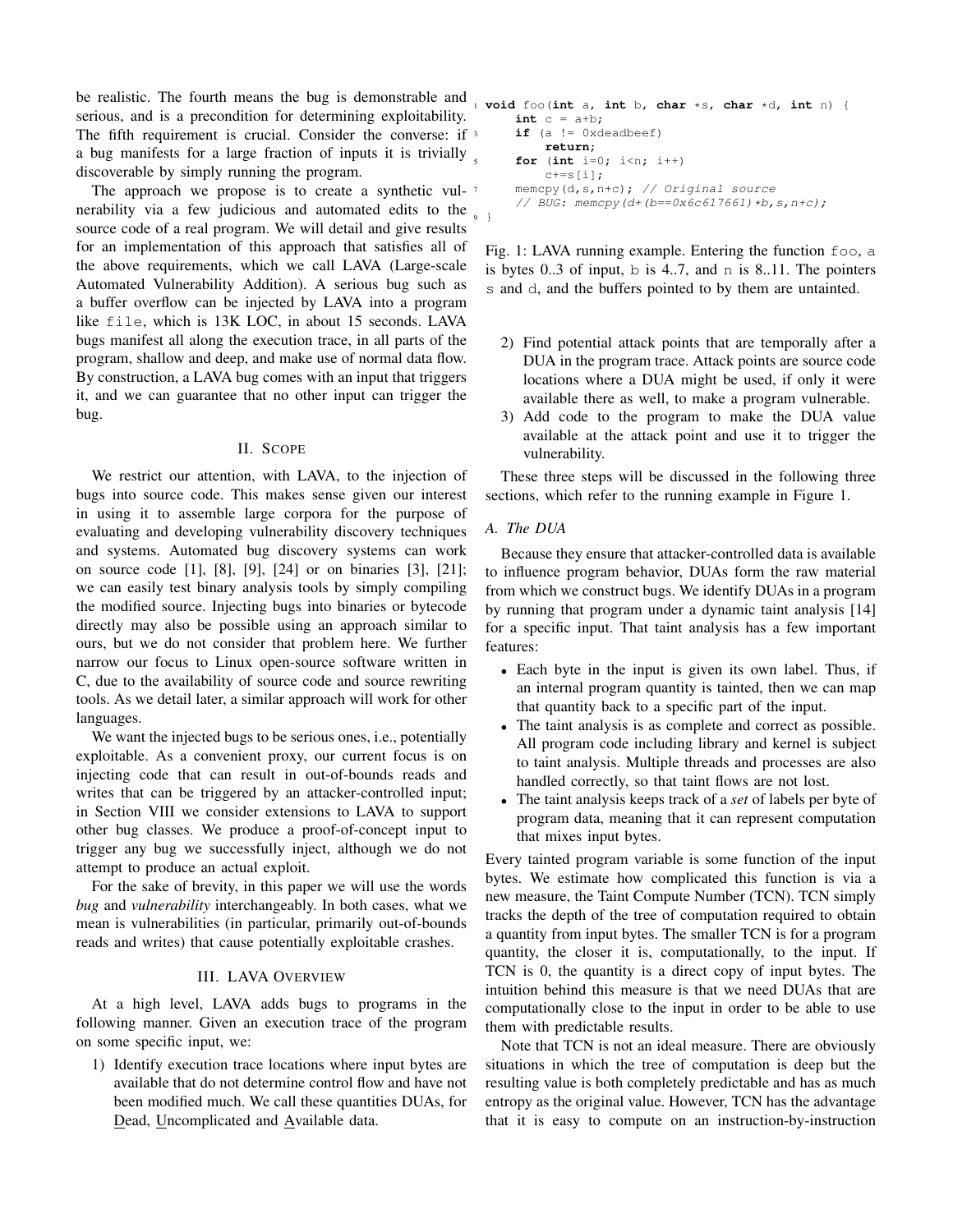

Fig. 2: Taint Compute Number examples from the running example. TCN is simply the depth of the tree of computation that produces the value from tainted inputs. TCN(c) after line 2 is 1, and after line 6 (upon exiting the loop), it is n+1.

basis. Whenever the taint system needs to compute the union of sets of taint labels to represent computation, the TCN associated with the resulting set is one more than the max of those of the input sets. In the running example, and illustrated in Figure 2,  $TCN(c) = 1$  after line 1, since it is computed from quantities a and b which are directly derived from input. Later, just before line 7 and after the loop,  $TCN(c) = n + 1$ because each iteration of the loop increases the depth of the tree of computation by one.

The other taint-based measure LAVA introduces is *liveness*, which is associated with taint labels, i.e., the input bytes themselves. This is a straightforward accounting of how many branches a byte in the input has been used to decide. Thus, if a particular input byte label was never found in a taint label set associated with any byte used to decide a branch, it will have liveness of 0. A DUA entirely consisting of bytes with 0 or very low liveness can be considered *dead* in the sense that it has little influence upon control flow for this program trace. If one were to fuzz dead input bytes, the program should be indifferent and execute the same trace. In the running example,  $LIV(0..3) = 1$  after line 3, since a is a direct copy of input bytes 0..3. After each iteration of the loop, the liveness of bytes 8..11, the loop bound, increase by one, and so after the loop  $LIV(8..11) = n$ .

Figures 3 and 4 are plots of liveness and taint compute number for the program file processing the input /bin/ls. In both plots, the horizontal axis is the number of replay instructions processed, and so corresponds, roughly, to time. The vertical axis is file position, so at bottom is the first byte in /bin/ls and at top is the 70th byte. Obviously, /bin/ls is bigger than 70 bytes. However, as expected, only the 64 byte ELF header has any interesting liveness or taint compute number values and so we restrict our attention, in these plots, to that section. Higher values for liveness and taint compute number are represented on both plots by darker patches. Thus, portions that are very light for large horizontal stretches starting at the left on both plots are DUAs. For instance, bytes 28-32, which point to the start of the program header table, are uninvolved in branches or computation. Presumably



Fig. 3: Liveness plotted, over time, for the input bytes of '/bin/ls' being processed by the program 'file'.



Fig. 4: Taint compute number, over time, for the input bytes of '/bin/ls' being processed by the program 'file'.

these would make a fine DUA, and it seems reasonable that file simply doesn't have much use for this information. Whereas bytes 19 and 20, which indicate the instruction set, are very live after about 55M instructions. This is reasonable since file needs to report this information in human-readable form, such as x86\_64. However, consider bytes 10-16, which are apparently being used in a number of branches. This is odd considering they are marked as unused in the ELF header spec. These kinds of disparities make a good argument for using taint-based measures to inject bugs rather than trusting published specs.

The combination of uncomplicated (low TCN) and dead (low liveness) program data is a powerful one for vulnerability injection. The DUAs it identifies are internal program quantities that are often a direct copy of input bytes, and can be set to any chosen value without sending the program along a different path. These make very good triggers for vulnerabilities. In the running example, bytes 0..3 and 8..11 are all somewhat live, because they have been seen to be used to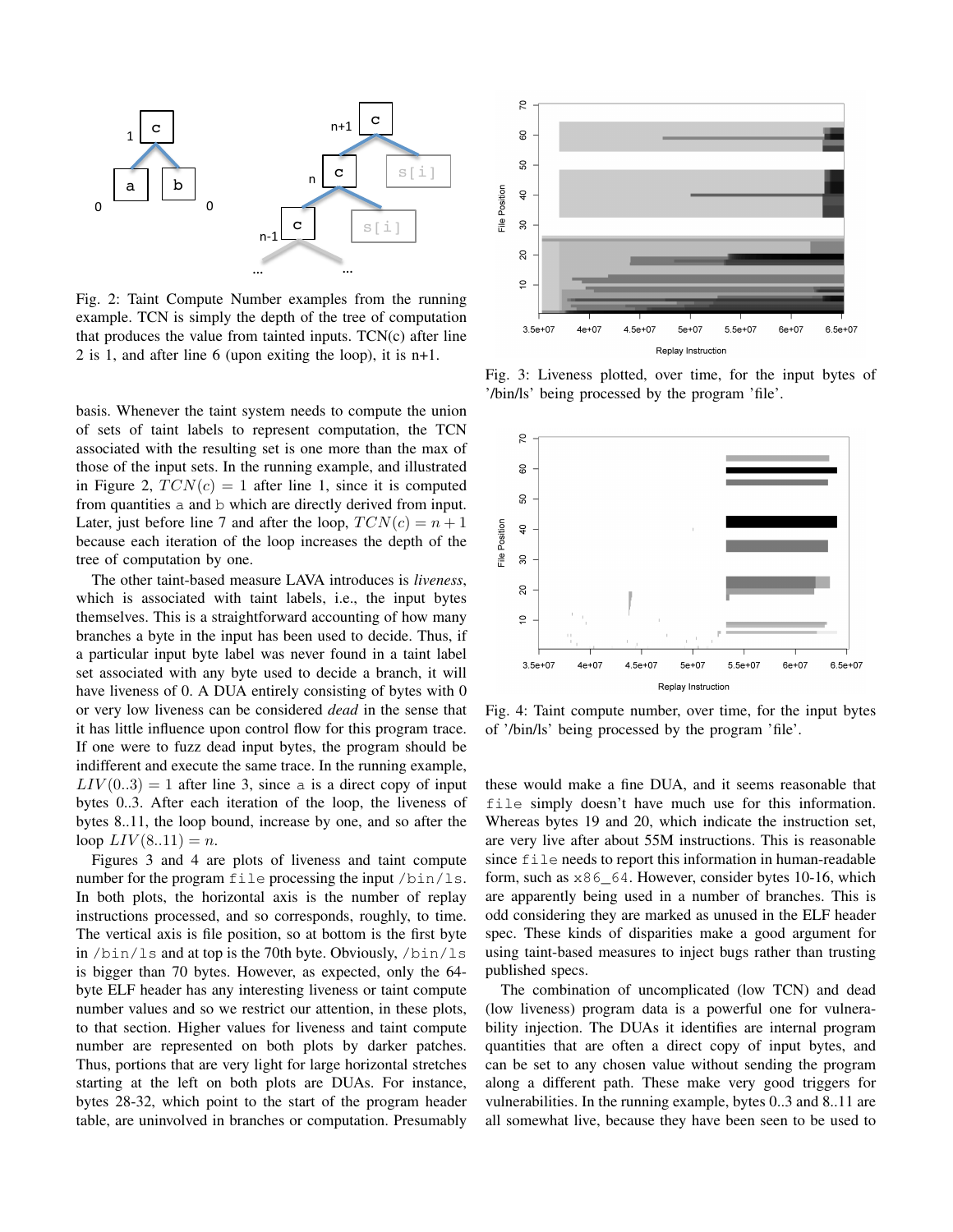decide branches. Arguments a and n are therefore too live to be useful in injecting a vulnerability. Argument b, on the other hand, has a TCN of 0 and the bytes from which it derives, 4..7 are completely dead, making it an ideal trigger to control a vulnerability.

Precisely which DUAs should be included, based on their liveness and TCN, is a configurable threshold of LAVA. We explore the impact (in terms of whether the bug can be successfully injected and verified) of various thresholds in Section VI-A.

# *B. The attack point*

Attack point selection is a function of the type of vulnerability to be injected. All that is required is that it must be possible to inject a bug at the attack point by making use of dead data. This data can be made available later in the trace via new dataflow. Obviously, this means that the attack point must be *temporally after* an appearance of a DUA in the trace. If the goal is to inject a read overflow, then reads via pointer dereference, array index, and bulk memory copy, e.g., are reasonable attack points. If the goal is to inject divideby-zero, then arithmetic operations involving division will be attacked. Alternately, the goal might be to control one or more arguments to a library function. For instance, in the running example, on line 7, the call to memcpy can be attacked since it is observed in the trace after a usable DUA, the argument b, and any of its arguments can be controlled by adding b, thus potentially triggering a buffer overflow.

#### *C. Data-flow bug injection*

The third and final step to LAVA bug injection is introducing a dataflow relationship between DUA and attack point. If the DUA is in scope at the attack point then it can simply be used at the attack point to cause the vulnerability. If it is not in scope, new code is added to siphon the DUA off into a safe place (perhaps in a static or global data structure), and later retrieve and make use of it at the attack point. However, in order to ensure that the bug only manifests itself very occasionally (one of our requirements from Section I), we add a guard requiring that the DUA match a specific value if it is to be used to manifest the vulnerability. In the running example, the DUA b is still in scope at the memcpy attack point and the only source code modification necessary is to make use of it to introduce the vulnerability if it matches a particular value. If we replace the first argument to the call to memcpy, d, with  $d+(b==0x6c617661)*b$  then there will be an out of bounds write only when bytes 4..7 of the input exactly match 0x6c617661.

Although this mechanism for ensuring that each bug is only triggered for one specific input has worked well for us so far, there are other ways we could accomplish the same task. For example, we could instead guard the call to the buggy code with an if statement, or perform a comparison with the input bytes that make up the DUA one by one. Although these are functionally equivalent, the exact mechanism used may make it easier for certain tools to find the bug. Comparing the input bytes one by one, for example, would allow coveragemaximizing fuzzers to incrementally discover the bug by guessing one byte at a time, rather than having to guess the entire 32-bit trigger at once. For a full-scale tool evaluation, it would be best to inject bugs with a variety of different trigger mechanisms; however, for our current prototype we use only the one described in this section.

## IV. ROADS NOT TAKEN

Given the goal of adding bugs to real-world programs in an automated way, there are a large number of system designs and approaches. In order to clarify our design for LAVA, in this section we will briefly examine alternatives.

First, one might consider compiling a list of straightforward, local program transformations that reduce the security of the program. For example, we could take all instances of the strlcpy and strncpy functions and replace them with the less secure strcpy, or look for calls to malloc and reduce the number of bytes allocated. This approach is appealing because it is very simple to implement (for example, as an LLVM transformation pass), but it is not a reliable source of bugs. There is no easy way to tell what input (if any) causes the newly buggy code to be reached; and on the other hand, many such transformations will harm the correctness of the program so substantially that it crashes on *every* input. In our initial testing, transforming instances of strncpy with strcpy in bash just caused it to crash immediately. The classes of bugs generated by this approach are also fundamentally limited and not representative of bugs in modern programs.

A more sophisticated approach is suggested by Keromytis [6]: targeted symbolic execution could be used to find program paths that are potentially dangerous but currently safe; the symbolic path constraints could then be analyzed and used to remove whatever input checks currently prevent a bug. This approach is intuitively promising: it involves minimal changes to a program, and the bugs created would be realistic in the sense that one could imagine them resulting from a programmer forgetting to correctly guard some code. However, each bug created this way would come at a high computational cost (for symbolic execution and constraint solving), and would therefore be limited in how deep into the program it could reach. This would limit the number of bugs that could be added to a program.

By contrast, the approach taken by LAVA is computationally cheap—its most expensive step is a dynamic taint analysis, which only needs to be done once per input file. Each validated bug is guaranteed to come with a triggering input. In our experiments, we demonstrate that even a single input file can yield thousands of bugs spread throughout a complex program such as tshark.

#### V. IMPLEMENTATION

The LAVA implementation operates in four stages to inject and validate buffer overflow vulnerabilities in Linux C source code.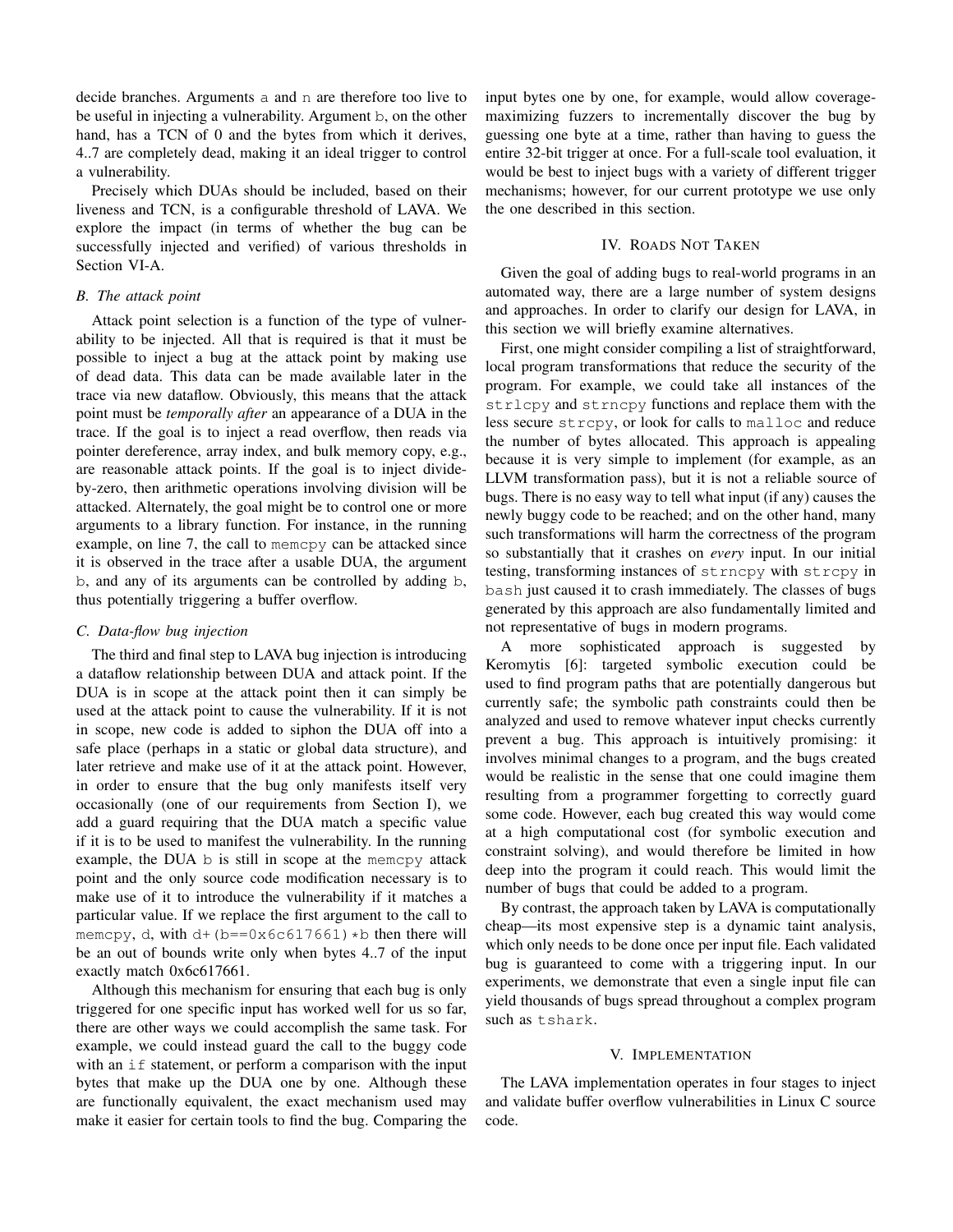

Fig. 5: LAVA Implementation Architecture. PANDA and Clang are used to perform a dynamic taint analysis which identifies potential bug injections as DUA attack point pairs. Each of these is validated with a corresponding source code change performed by Clang as well. Finally, every potentially buggy binary is tested against a targeted input change to determine if a buffer overflow actually results.

- 1) Compile a version of the target program which has been instrumented with taint queries.
- 2) Run the instrumented version against various inputs, tracking taint, and collecting taint query results and attack point information.
- 3) Mine the taint results for DUAs and attack points, and collect a list of potential injectable bugs.
- 4) Recompile the target with the relevant source code modifications for a bug, and test to see if it was successfully injected.

These stages are also depicted in Figure 5.

*A. Taint queries*

LAVA's taint queries rely on the PANDA dynamic analysis platform [5], which is based on the QEMU whole-system emulator. PANDA augments QEMU in three important ways. First, it introduces deterministic record and replay, which can be used for iterated and expensive analyses (e.g. taint) that often cannot be performed online. Second, it has a simple but powerful plugin architecture that allows for powerful analyses to be built and even built upon one another. Third, it integrates, from S2E [4], the ability to lift QEMU's intermediate language to LLVM for analysis.

The main feature of PANDA used by LAVA is a fast and robust dynamic taint analysis plugin that works upon the LLVM version of each basic block of emulated code. This LLVM version includes emulated versions of every x86 instruction that QEMU supports. QEMU often implements tricky processor instructions (e.g. MMX and XMM on x86) in C code. These are compiled to LLVM bitcode using Clang, and, thereby made available for taint analysis by PANDA as well. This process ensures that PANDA's taint analysis is *complete* in the sense that it can track dataflow through all instructions.

LAVA employs a simple PANDA plugin named file taint that is able to apply taint labels to bytes read from files in Linux. The plugin, in turn, leverages operating system introspection and system call plugins in PANDA to determine the start file offset of the read as well as the number of bytes actually read. This allows LAVA to make use of taint information that maps internal program quantities back to file offsets.

Before running a target program under PANDA, LAVA first invokes a custom Clang tool to insert taint queries into the source before and after function calls. Each function argument is deconstructed into its constituent lvalues, and Clang adds a taint query for each as a *hypervisor call* which notifies PANDA to query the taint system about a specific source-level variable. The function return value also gets a taint query hypercall. LAVA also uses Clang to insert source hypervisor calls at potential attack points. It should be noted that the query points employed by LAVA are by no means exhaustive. There is every reason to expect that querying at pointer dereferences, e.g., might yield a number of additional DUAs.

# *B. Running the program*

Once the target has been instrumented with taint queries, we run it against a variety of inputs. Since our approach to gathering data about the program is fundamentally dynamic, we must take care to choose inputs to maximize code coverage. To run the program, we load it as a virtual CD into a PANDA virtual machine and send commands to QEMU over a virtual serial port to execute the program against the input.

As the hypervisor calls in the program execute, PANDA logs results from taint queries and attack point encounters to a binary log file, the *pandalog*. Information about control flow transfers that depend on tainted data is also recorded in the pandalog so that it can be used to compute the liveness of each input byte. Note that because the pandalog is generated by hypercalls inserted into program source code, it can connect source-level information like variable names and source file locations to the taint queries and attack points. This allows bug injection, later, to make use of source-level information.

# *C. Mining the Pandalog*

We then analyze the pandalog in temporal order, matching up DUAs with attack points to find potentially injectable bugs. The program that does this is called FIB for "find injectable bugs", and is detailed in Figure 6. FIB considers the pandalog entries in temporal order.

Taint query entries are handled by the function collect\_duas which maintains a set of currently viable DUAs. Viable DUAs must have enough tainted bytes, and those bytes must be below some threshold for taint set cardinality and TCN. Additionally, the liveness associated with all the input bytes which taint the DUA must be below a threshold. Note that a DUA is associated with a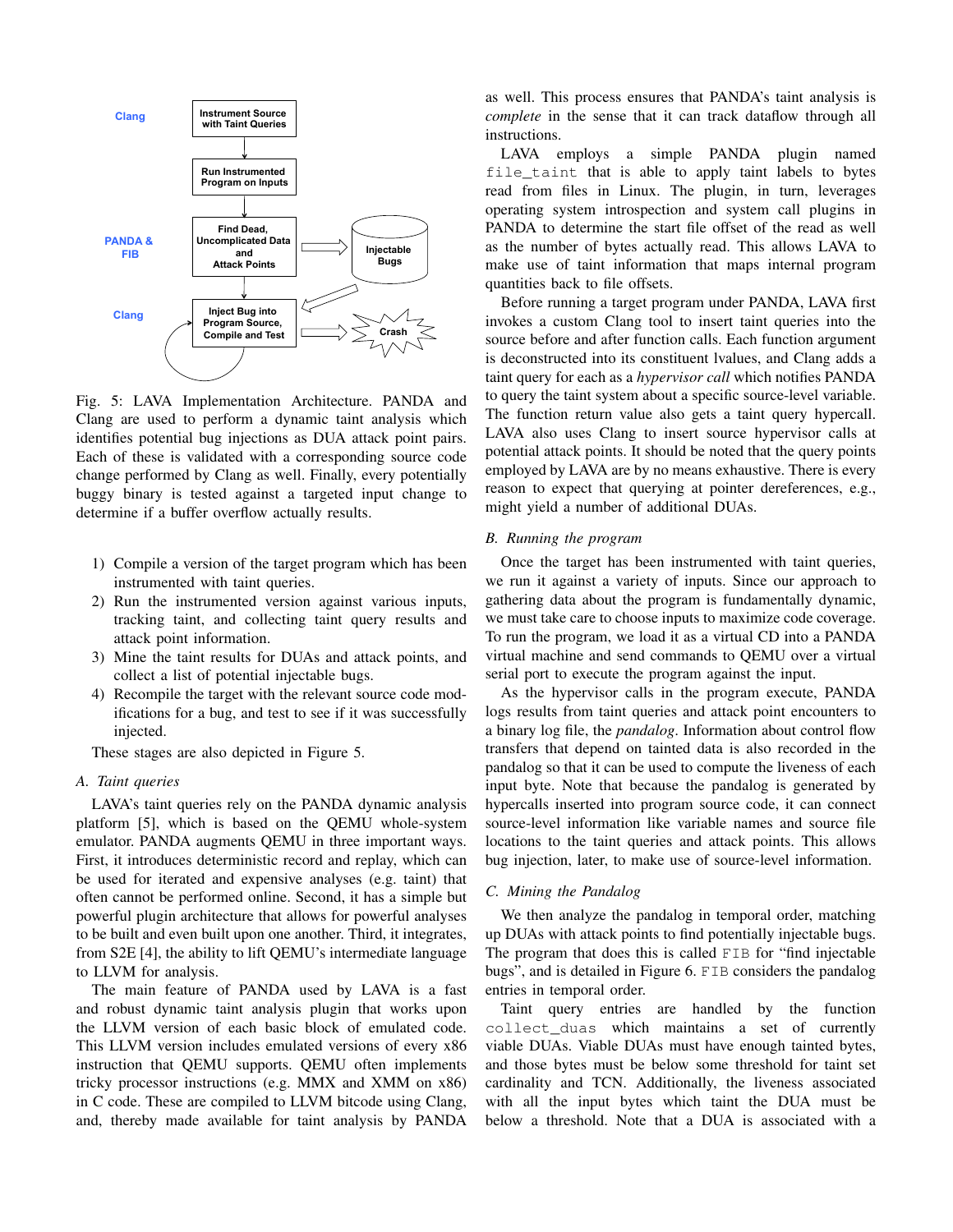```
1 def check_liveness(file_bytes):
    for file_byte in file_bytes:
3 if (liveness[file_byte]
         > max_liveness):
5 return False
    return True
7
 def collect_duas(taint_query):
    9 retained_bytes = []
    for tainted_byte in taint_query:
11 if tainted_byte.tcn <= max_tcn
      and
13 len(tainted_byte.file_offsets) <= max_card
      and
15 check_liveness(tainted_byte.file_offsets)):
        retained_bytes += tainted_byte.file_offsets
17 duakey = (taint_query.source_loc,
     taint_query.ast_name)
19 duas[duakey] = retained_bytes
21 def update_liveness(tainted_branch):
    for tainted_file_offset in tainted_branch:
23 liveness[tainted_file_offset]++
25 def collect_bugs(attack_point):
    for dua in duas:
27 viable_count = 0
      for file_offset in dua:
29 if (check_liveness(file_offset)):
         viable_count ++
31 if (viable_count >= bytes_needed):
       bugs.add((dua, attack_point))
33
  for event in Pandalog:
35 if event.typ is taint_query:
      collect_duas(event);
37 if event.typ is tainted_branch:
     update liveness(event);
39 if event.typ is attack_point:
      collect_bugs(event);
```
Fig. 6: Python-style pseudocode for FIB. Panda log is processed in temporal order and the results of taint queries on values and branches are used to update the current set of DUAs and input byte liveness. When an attack point is encountered, all currently viable DUAs are considered as potential data sources to inject a bug.

specific program point and variable name, and only the last encountered DUA is retained in the viable set. This means that if a DUA is a variable in a loop or in a function that is called many times, the set will only have one entry (the last) for that variable and source location, thus ensuring that value is up to date and potentially usable at an attack point.

Information about the liveness of file input bytes is updated whenever a log entry describing a tainted branch instruction is encountered. Tainted branch information in the pandalog updates liveness for all input bytes involved, in the function update\_liveness.

Finally, when FIB encounters an attack point in the pandalog, the function collect\_bugs considers each DUA in the set, and those that are still viable with respect to liveness are paired with the attack point as potentially injectable bugs. In the current implementation of LAVA, an attack point is

```
protected int
2 file_encoding(struct magic_set *ms,
                ..., const char **type) {
 4 ...
    else if
       (( \{int \ r \vee =
            looks_extended(buf, nbytes, *ubuf, ulen);
8 if (buf) {
           int lava = 0;
10 lava | = ((unsigned char *)(buf))[0] << (0*8);
           lava | = ((unsigned char *)(buf))[1] << (1*8);
12 lava | = ((unsigned char *)(buf))[2] << (2*8);
           lava |= ((unsigned char *)(buf))[3]<<(3*8);
14 lava set(lava);
         }; rv;})) {
16 ...
```
Fig. 7: Code injected by Clang into file's src/encodings.c to copy DUA value off for later use. The function lava\_set saves the DUA value in a static variable. PANDA taint analysis and the FIB algorithm determines that the first four bytes of buf are suitable for use in creating the bug.

```
1 ...
 protected int
3 file_trycdf(struct magic_set *ms,
             ..., size_t nbytes) {
5 \cdot \cdot \cdotif (cdf_read_header
7 (( (&info)) + (lava_get())
          (0x6c617661 == (lawa_get())9 |\int 0x6176616c == (lawa.get()), &h) == -1)
     return 0;
```
Fig. 8: Code injected into file's src/readcdf.c to use DUA value to create a vulnerability. The function lava qet retrieves the value last stored by a call to lava\_set.

an argument to a function call that can be *made vulnerable by adding a DUA to it*. This means the argument can be a pointer or some kind of integer type; the hope is that changing this value by a large amount may trigger a buffer overflow. Note that as with taint queries, LAVA attack point selection is clearly far from complete. We might imagine attacking pointer reads and writes, their uses in conditionals, etc.

## *D. Inject and test bugs*

For each DUA/attack point pair, we generate the C code which uses the DUA to trigger the bug using another custom Clang tool. At the source line and for the variable in the DUA, we inject code to copy its value into a static variable held by a helper function. At the attack point, we insert code that retrieves the DUA value, determines if it matches a magic value, and if so adds it to one of the function arguments.

The final step in LAVA is simply compiling and testing the modified program on a proof-of-concept input file, in which the input file bytes indicated as tainting the DUA have been set to the correct value. An example of the pair of source code insertions plus the file modifiction in order to inject a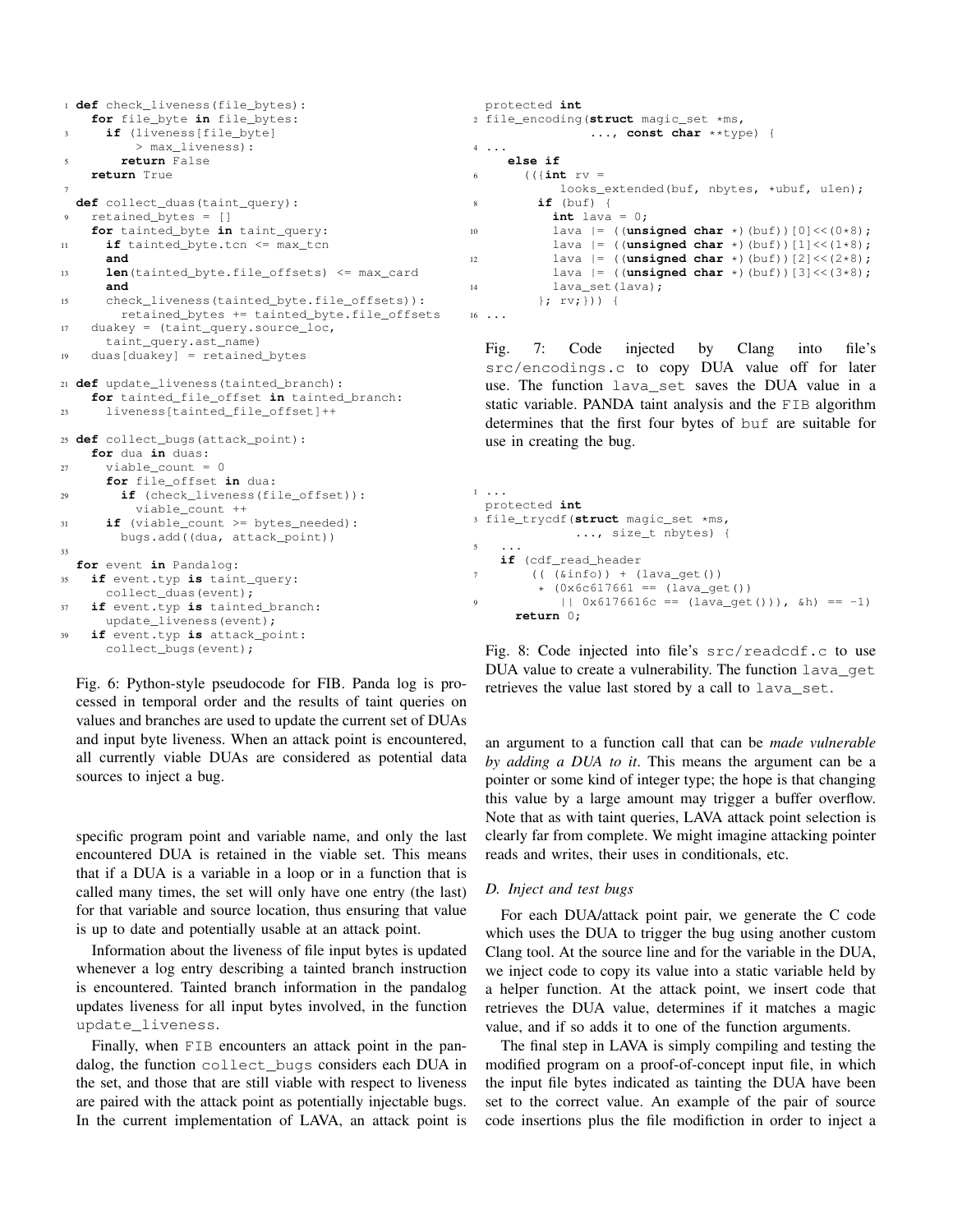bug into the program file can be seen in Figures 7, and 8. The original input to file was the binary /bin/ls, and the required modification to that file is to simply set its first four bytes to the string 'lava' to trigger the bug. Note that the taint analysis and FIB identifies a DUA in one compilation unit and an attack point in another compilation unit.

## VI. RESULTS

We evaluated LAVA in three ways. First, we injected large numbers of bugs into four open source programs: file, readelf (from binutils), bash, and tshark (the command-line version of the packet capture and analysis tool Wireshark). For each of these, we report various statistics with respect to both the target program and also LAVA's success at injecting bugs. Second, we evaluated the distribution and realism of LAVA's bugs by proposing and computing various measures. Finally, we performed a preliminary investigation to see how effective existing bug-finding tools are at finding LAVA's bugs, by measuring the detection rates of an open-source fuzzer and a symbolic execution-based bug finder.

#### *Counting Bugs*

Before we delve into the results, we must specify what it is we mean by an injected bug, and what makes two injected bugs distinct. Although there are many possible ways to define a bug, we choose a definition that best fits our target use case: two bugs should be considered different if an automated tool would have to reason about them differently. For our purposes, we define a bug as a unique pair  $(DUA, attackpoint)$ . Expanding this out, that means that the source file, line number, and variable name of the DUA, and the source file and line number of the attack point must be unique.

Some might object that this artificially inflates the count of bugs injected into the program, for example because it would consider two bugs distinct if they differ in where the file input becomes available to the program, even though the same file input bytes are used in both cases. But in fact these should be counted as different bugs: the data and control flow leading up to the point where the DUA occurs will be very different, and vulnerability discovery tools will have to reason differently about the two cases.

#### *A. Injection Experiments*

The results of injecting bugs into open source programs are summarized in Table I. In this table, programs are ordered by size, in lines of C code, as measured by David Wheeler's sloccount. A single input was used with each program to measure taint and find injectable bugs. The input to file and readelf was the program ls. The input to tshark was a 16K packet capture file from a site hosting a number of such examples. The input to bash was a 124-line shell script written by the authors.  $N(DUA)$  and  $N(ATP)$  are the number of DUAs and attack points collected by the FIB analysis. Note that, in order for a DUA or attack point to be counted, it must have been deemed viable for some bug, as described in Section V-C. The columns *Potential Bugs* and

*Validated Bugs* in Table I give the numbers of both potential bugs found by FIB, but also those verified to actually return exitcodes indicating a buffer overflow (-11 for segfault or -6 for heap corruption) when run against the modified input. The penultimate column in the table is *Yield*, which is the fraction of potential bugs what were tested and determined to be actual buffer overflows. The last column gives the time required to test a single potential bug injection for the target.

Exhaustive testing was not possible for a number of reasons. Larger targets had larger numbers of potential bugs and take longer to test; for example, tshark has over a million potential bugs and each takes almost 10 minutes to test. This is because testing requires not only injecting a small amount of code to add the bug, but also recompiling and running the resulting program. For many targets, we found the build to be subtly broken so that a make clean was necessary to pick up the bug injection reliably, which further increased testing time. Instead, we attempted to validate 2000 potential bugs chosen uniformly at random for each target. Thus, when we report in Table I that for tshark the yield is 17.7%, this is because 306 out of 2000 bugs were found to be valid.

As the injected bug is designed to be triggered only if a particular set of four bytes in the input is set to a magic value, we tested with both the original input and with the modified one that contained the trigger. We did not encounter any situation in which the original input triggered a crash.

Yield varies considerably from less than 10% to over 50%. To understand this better, we investigated the relationship between our two taint-based measures and yield. For each DUA used to inject a bug, we determined  $mTCN$ , the maximum TCN for any of its bytes and  $mLIV$ , the maximum liveness for any label in any taint label set associated with one of its bytes. More informally,  $mTCN$  represents how complicated a function of the input bytes a DUA is, and  $mLIV$  is a measure of how much the control flow of a program is influenced by the input bytes that determine a DUA.

Table II shows a two-dimensional histogram with bins for  $mTCN$  intervals along the vertical axis and bins for  $mLIV$  along the horizontal axis. The top-left cell of this table represents all bug injections for which  $mTCN < 10$ and  $mLIV < 10$ , and the bottom-right cell is all those for which  $mTCN \ge 1000$  and  $mLIV \ge 1000$ . Recall that when  $mTCN = mLIV = 0$ , the DUA is not only a direct copy of input bytes, but those input bytes have also not been observed to be used in deciding any program branches. As either  $mTCN$  or  $mLIV$  increase, yield deteriorates. However, we were surprised to observe that  $mLIV$  values of over 1000 still gave yield in the 10% range.

TABLE II: Yield as a function of both  $mLIV$  and  $mTCN$ 

|                 | mLIV    |           |             |                        |  |
|-----------------|---------|-----------|-------------|------------------------|--|
| mTCN            | [0, 10) | [10, 100] | [100, 1000] | $[1000, + \text{inf}]$ |  |
| [0, 10)         | 51.9%   | 22.9%     | 17.4%       | 11.9%                  |  |
| [10, 100)       |         |           |             |                        |  |
| $[100, + \inf]$ |         |           |             |                        |  |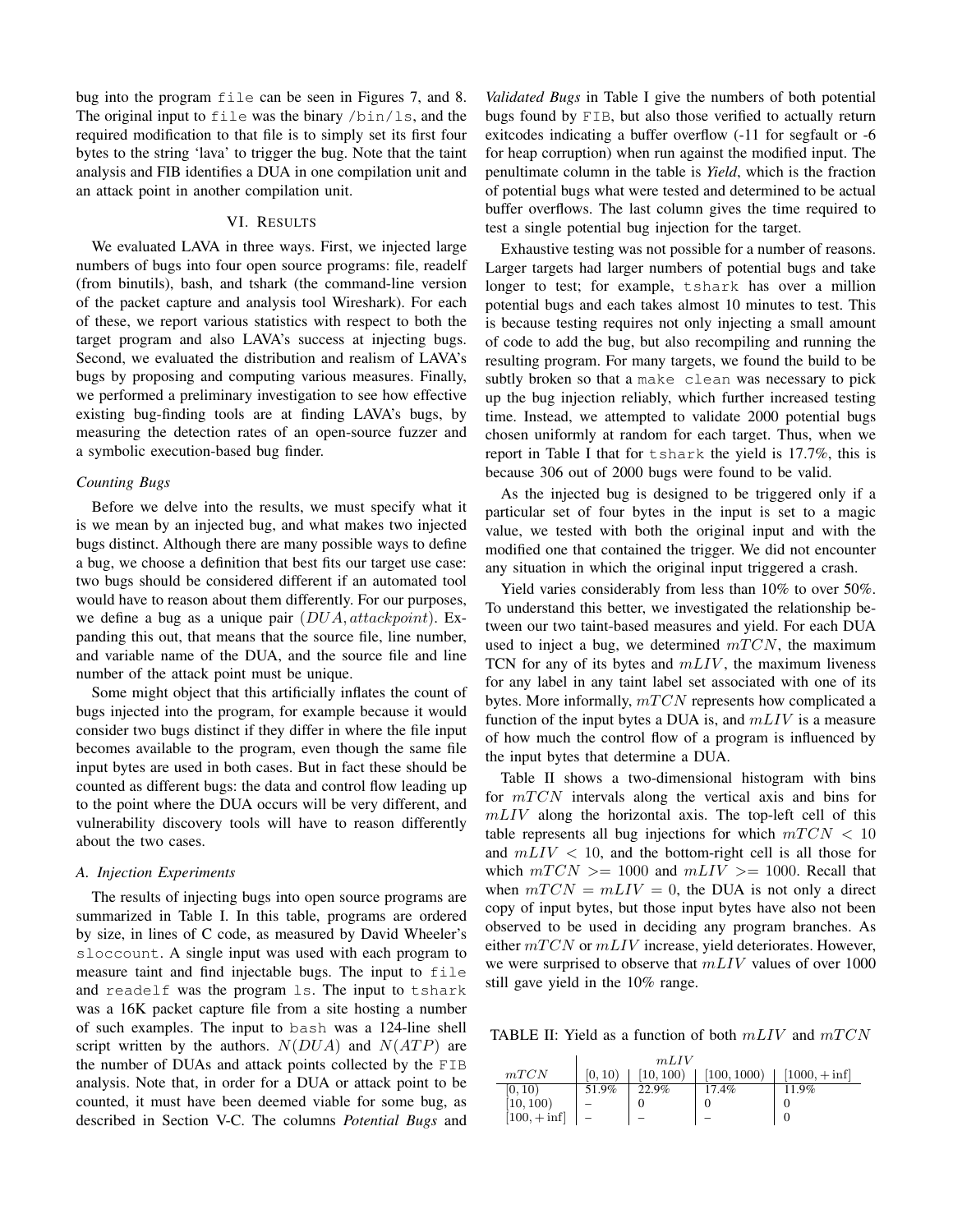TABLE I: LAVA Injection results for open source programs of various sizes

|         |         | Num              | Lines   |        |        | Potential | Validated   |        | Inj Time |
|---------|---------|------------------|---------|--------|--------|-----------|-------------|--------|----------|
| Name    | Version | <b>Src Files</b> | C code  | N(DUA) | N(ATP) | Bugs      | <b>Bugs</b> | Yield  | (sec)    |
| file    | 5.22    | 19               | 10809   | 631    | 14     | 17518     | 774         | 38.7%  | 16       |
| readelf | 2.25    | 12               | 21052   | 3849   | 266    | 276367    | 1064        | 53.2 % | 354      |
| bash    | 4.3     | 143              | 98871   | 3832   | 604    | 447645    | 192         | 9.6%   | 153      |
| tshark  | 1.8.2   | 1272             | 2186252 | 9853   | 1037   | 1240777   | 354         | 17.7%  | 542      |
|         |         |                  |         |        |        |           |             |        |          |



Fig. 9: A cartoon representing an entire program trace, annotated with instruction count at which DUA is siphoned off to be used,  $I(DUA)$ , attack point where it is used,  $I(ATP)$ , and total number of instructions in trace,  $I(TOT)$ .

#### *B. Bug Distribution*

It would appear that LAVA can inject a very large number of bugs into a program. If we extrapolate from yield numbers in Table I, we estimate there would be almost 400,000 real bugs if all were tested. But how well distributed is this set of bugs?

For programs like file and bash, between 11 and 44 source files are involved in a potential bug. In this case, the bugs appear to be fairly well distributed, as those numbers represent 58% and 31% of the total for each, respectively. On the other hand, readelf and tshark fare worse, with only 2 and 122 source files found to involve a potential bug for each (16.7% and 9.6% of source files).

The underlying cause for the low numbers of files in which bugs appear seems to be poor dynamic coverage. For tshark, much of the code is devoted to parsing esoteric network protocols, and we used only a single input file. Similarly, we only used a single hand-written script with bash, and made little attempt to cover a majority of language features. Finally, we ran readelf with a single command line flag  $(-a)$ ; this means that functionality such as DWARF symbol parsing was not exercised.

# *C. Bug Realism*

The intended use of the bugs created by this system is as ground truth for development and evaluation of vulnerability discovery tools and techniques. Thus, it is crucial that they be realistic in some sense. Realism is, however, difficult to assess.

Because this work is, to our knowledge, the first to consider the problem of fully automated bug injection, we are not able to make use of any standard measures for bug realism. Instead, we devised our own measures, focusing on features such as how well distributed the malformed data input and trigger points were in the program's execution, as well as how much of the original behavior of the program was preserved.

We examined three aspects of our injected bugs as measures of realism. The first two are DUA and attack point position within the program trace, which are depicted in Figure 9. That is, we determined the fraction of trace instructions executed at



Fig. 10: Normalized DUA trace location

the point the DUA is siphoned off and at the point it is used to attack the program by corrupting an internal program value.

Histograms for these two quantities,  $I(DUA)$  and  $I(ATP)$ , are provided in Figures 10 and 11, where counts are for all potential bugs in the LAVA database for all five open source programs. DUAs and attack points are clearly available at all points during the trace, although there appear to be more at the beginning and end. This is important, since bugs created using these DUAs have entirely realistic control and data-flow all the way up to  $I(DUA)$ . Therefore, vulnerability discovery tools will have to reason correctly about all of the program up to  $I(DUA)$  in order to correctly diagnose the bug.

Our third metric concerns the portion of the trace *between* the  $I(DUA)$  and  $I(ATP)$ . This segment is of particular interest since LAVA currently makes data flow between DUA and attack point via a pair of function calls. Thus, it might be argued that this is an unrealistic portion of the trace in terms of data flow. The quantity  $I(DUA)/I(ATP)$  will be close to 1 for injected bugs that minimize this source of unrealism. This would correspond to the worked example in Figure 1; the DUA is still in scope when, a few lines later in the same function, it can be used to corrupt a pointer. No abnormal data flow is required. The histogram in Figure 12 quantifies this effect for all potential LAVA bugs, and it is clear that a large fraction have  $I(DUA)/I(ATP) \approx 1$ , and are therefore highly realistic by this metric.

#### *D. Vulnerability Discovery Tool Evaluation*

We ran two vulnerability discovery tools on LAVA-injected bugs to investigate their use in evaluation.

- 1) Coverage guided fuzzer (referred to as FUZZER)
- 2) Symbolic execution + SAT solving (referred to as SES)

These two, specifically, were chosen because fuzzing and symbolic execution are extremely popular techniques for find-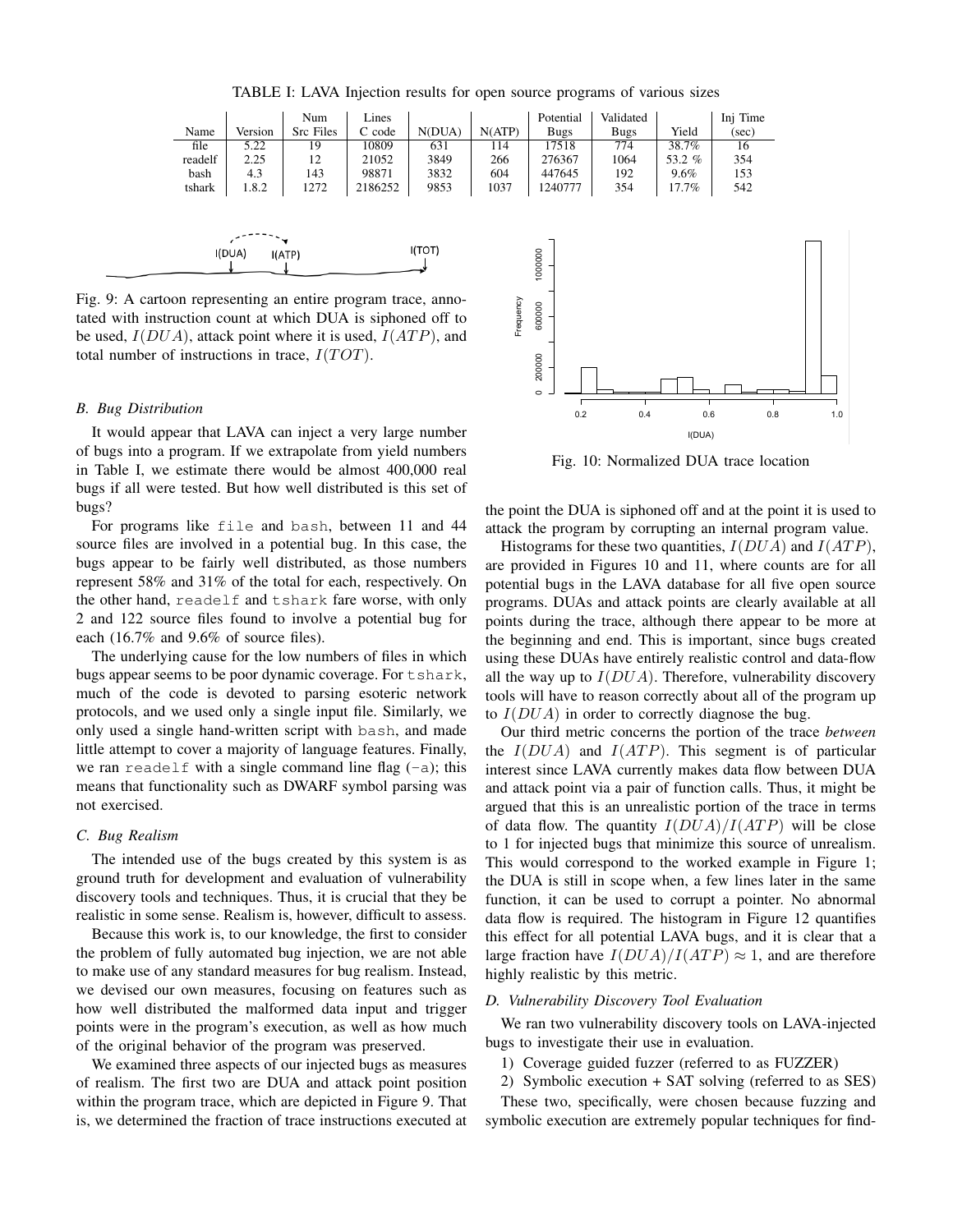

Fig. 11: Normalized ATP trace location



Fig. 12: Fraction of trace with perfectly normal or realistic data flow,  $I(DUA)/I(ATP)$ 

ing real-world bugs. FUZZER and SES are both state-of-theart, high-profile tools. For each tool, we expended significant effort to ensure that we were using them correctly. This means carefully reading all documentation, blog posts, and email lists. Additionally, we constructed tiny example buggy programs and used them to verify that we were able to use each tool at least to find known easy bugs.

Note that the names of tools under evaluation are being withheld in reporting results. Careful evaluation is a large and important job, and we would not want to give it short shrift, either in terms of careful setup and use of tools, or in presenting and discussing results. Our intent, here, is to determine if LAVA bugs *can be used* to evaluate bug finding systems. It is our expectation that in future work either by ourselves or others, full and careful evaluation of real, named tools will be performed using LAVA. While that work is outside the scope of this paper, we hope to indicate that it should be both possible and valuable. Additionally, it is our plan and hope that LAVA bugs will be made available in quantity and at regular refresh intervals for self-evaluation and hill climbing.

The first corpus we created, *LAVA-1*, used the file target, the smallest of those programs into which we have injected bugs. This corpus consists of sixty-nine buffer overflow bugs injected into the source with LAVA, each on a different branch in a git repository with a fuzzed version of the input verified to trigger a crash checked in along with the code. Two types of buffer overflows were injected, each of which makes use of a single 4-byte DUA to trigger and control the overflow.

- 1) Knob-and-trigger. In this type of bug, two bytes of the DUA (the *trigger*) are used to test against a magic value to determine if the overflow will happen. The other two bytes of the DUA (the *knob*) determine how much to overflow. Thus, these bugs manifest if a 2-byte unsigned integer in the input is a particular value but only if another 2-bytes in the input are big enough to cause trouble.
- 2) Range. These bugs trigger if the magic value is simply in some range, but also use the magic value to determine how much to overflow. The magic value is a 4-byte unsigned integer and the range varies.

These bug types were designed to mirror real bug patterns. In knob-and-trigger bugs, two different parts of the input are used in different ways to determine the manifestation of the bug. In range bugs, rather than triggering on a single value out of  $2^{32}$ , the size of the haystack varies. Note that a range of  $2^0$  is equivalent to the bug presented in Figure 8.

TABLE III: Percentage of bugs found in *LAVA-1* corpus

| Tool          | Bug Type |                |     |                |     |        |
|---------------|----------|----------------|-----|----------------|-----|--------|
|               | Range    |                |     |                |     |        |
|               | 20       | 97             | 214 | 2 <sub>1</sub> | 28  | KТ     |
| <b>FUZZER</b> |          | 0              | 9%  | $79\%$         | 75% | 20%    |
| <b>SES</b>    | 8%       | $\overline{0}$ | 9%  | 21%            |     | $10\%$ |

The results of this evaluation are summarized in Table III. Ranges of five different sizes were employed:  $2^0$  (12 bugs),  $2^7$  (10 bugs),  $2^{14}$  (11 bugs),  $2^{21}$  (14 bugs), and  $2^{28}$  (12 bugs); we used 10 knob-and-trigger bugs. We examined all output from both tools. FUZZER ran for five hours on each bug and found bugs in the larger ranges  $(2^{14}, 2^{21}, 2^{28})$ . It was also able to uncover 20% of the knob-and-trigger bugs, perhaps because the knob and trigger could be fuzzed independently. SES ran for five hours on each bug, and found several bugs in all categories except the  $2^7$  and  $2^{28}$  ranges.

The results for the *LAVA-1* corpus seem to accord well with how these tools work. FUZZER uses the program largely as a black box, randomizing individual bytes, and guiding exploration with coverage measurements. Bugs that trigger if and only if a four-byte extent in the input is set to a magic value are unlikely to be discovered in this way. Given time, FUZZER finds bugs that trigger for large byte ranges. Note that for many of these LAVA bugs, when the range is so large, discovery is possible by simply fuzzing every byte in the input a few times. These bugs may, in fact, be trivially discoverable with a regression suite for a program like file that accepts arbitrary file input.<sup>1</sup> By contrast, SES is able to find both knoband-trigger bugs and different ranges, and the size of the range does not affect the number of bugs found. This is because it is no more difficult for a SAT solver to find a satisfying input for

<sup>1</sup>In principle, anyway. In practice file's test suite consists of just 3 tests, none of which trigger our injected bugs.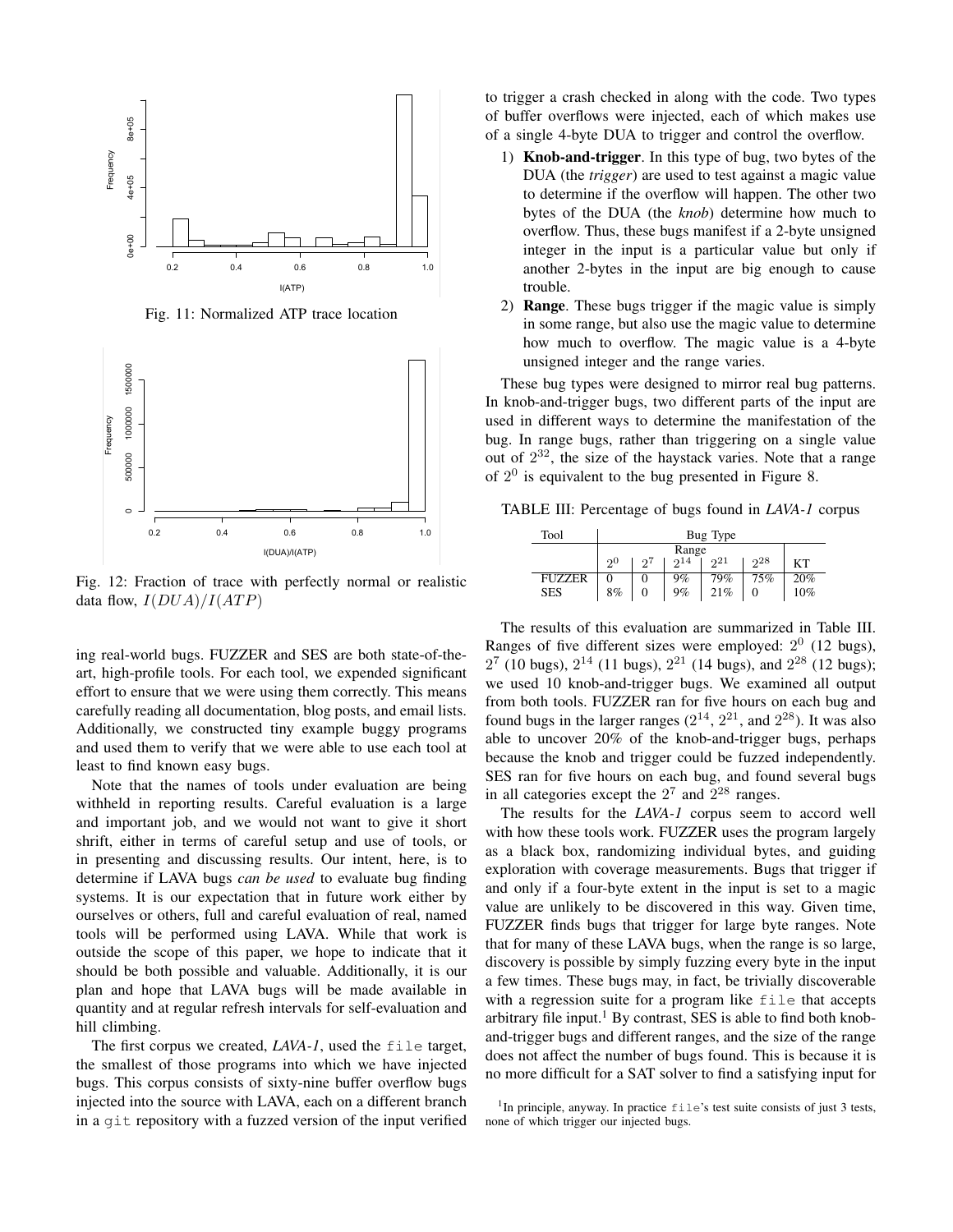a large range than a small range; rather, the number of bugs found is limited by how deep into the program the symbolic execution reaches.

Note that having each bug in a separate copy of the program means that for each run of a bug finding tool, only one bug is available for discovery at a time. This is one kind of evaluation, but it seems to disadvantage tools like FUZZER and SES, which appear to be designed to work for a long time on a single program that may contain multiple bugs.

Thus, we created a second corpus, *LAVA-M*, in which we injected more than one bug at a time into the source code. We chose four programs from the coreutils suite that took file input: base64, md5sum, uniq, and who. Into each, we injected as many verified bugs as possible. Because the coreutils programs are quite small, and because we only used a single input file for each to perform the taint analysis, the total number of bugs injected into each program was generally quite small. The one exception to this pattern was the who program, which parses a binary file with many dead or even unused fields, and therefore had many DUAs available for bug injection.

We were not able to inject multiple bugs of the two types described above (knob-and-trigger and range) as interactions between bugs became a problem, and so all bugs were of the type in Figure 8, which trigger for only a single setting of four input bytes. The *LAVA-M* corpus, therefore, is four copies of the source code for coreutils version 8.24. One copy has 44 bugs injected into base64, and comes with 44 inputs known to trigger those bugs individually. Another copy has 57 bugs in md5sum, and a third has 28 bugs in uniq. Finally, there is a copy with 2136 bugs existing all at once and individually expressible in who.

TABLE IV: Bugs found in *LAVA-M* corpus

|         | <b>Total Bugs</b> | Unique Bugs Found |            |          |  |  |
|---------|-------------------|-------------------|------------|----------|--|--|
| Program |                   | <b>FUZZER</b>     | <b>SES</b> | Combined |  |  |
| uniq    | 28                |                   |            |          |  |  |
| base64  | 44                |                   |            | 14       |  |  |
| md5sum  | 57                |                   |            |          |  |  |
| who     | 2136              |                   | 18         | 18       |  |  |
| Total   | 2265              | 16                | 27         |          |  |  |

We ran FUZZER and SES against each program in *LAVA-M*, with 5 hours of runtime for each program. md5sum ran with the  $-c$  argument, to check digests in a file. base 64 ran with the -d argument, to decode base 64.

SES found no bugs in uniq or md5sum. In uniq, we believe this is because the control flow is too unconstrained. In md5sum, SES failed to execute any code past the first instance of the hash function. base64 and who both turn out more successful for SES. The tool finds 9 bugs in base64 out of 44 inserted; these include both deep and shallow bugs, as base64 is such a simple program to analyze.

SES's results are a little more complicated for who. All of the bugs it finds for who use one of two DUAs, and all of them occur very early in the trace. One artifact of our method for injecting multiple bugs simultaneously is that multiple bugs

share the same attack point. It is debatable how well this represents real bugs. In practice, it means that SES can only find one bug per attack point, as finding an additional bug at the same attack point does not necessarily require covering new code. LAVA could certainly be changed to have each bug involve new code coverage. SES could also be improved to find all the bugs at each attack point, which means generating multiple satisfying inputs for the same set of conditions.

FUZZER found bugs in all utilities except who.<sup>2</sup> Unlike SES, the bugs were fairly uniformly distributed throughout the program, as they depend only on guessing the correct 4-byte trigger at the right position in the input file.

FUZZER's failure to find bugs in who is surprising. We speculate that the size of the seed file (the first 768 bytes of a utmp file) used for the fuzzer may have been too large to effectively explore through random mutation, but more investigation is necessary to pin down the true cause. Indeed, tool anomalies of this sort are exactly the sort of thing one would hope to find with LAVA, as they represent areas where tools might make easy gains.

We note that the bugs found by FUZZER and SES have very little overlap (only 2 bugs were found by both tools). This is a very promising result for LAVA, as it indicates that the kinds of bugs created by LAVA are not tailored to a particular bug finding strategy.

### VII. RELATED WORK

The design of LAVA is driven by the need for bug corpora that are a) dynamic (can produce new bugs on demand), b) realistic (the bugs occur in real programs and are triggered by the program's normal input), and c) large (consist of hundreds of thousands of bugs). In this section we survey existing bug corpora and compare them to the bugs produced by LAVA.

The need for realistic corpora is well-recognized. Researchers have proposed creating bug corpora from student code [18], drawing from existing bug report databases [12], [13], and creating a public bug registry [7]. Despite these proposals, public bug corpora have remained static and relatively small.

The earliest work on tool evaluation via bug corpora appears to be by Wilander and Kamkar, who created a synthetic testbed of 44 C function calls [22] and 20 different buffer overflow attacks [23] to test the efficacy of static and dynamic bug detection tools, respectively. These are synthetic test cases, however, and may not reflect real-world bugs. In 2004, Zitser et al. [27] evaluated static buffer overflow detectors; their ground truth corpus was painstakingly assembled by hand over the course of six months and consisted of 14 annotated buffer overflows with triggering and non-triggering inputs as well as buggy and patched versions of programs; these same 14 overflows were later used to evaluate dynamic overflow detectors [25]. Although these are real bugs from actual software, the corpus is small both in terms of the number of

<sup>2</sup>In fact, we allowed FUZZER to continue running after 5 hours had passed; it managed to find a bug in who in the sixth hour.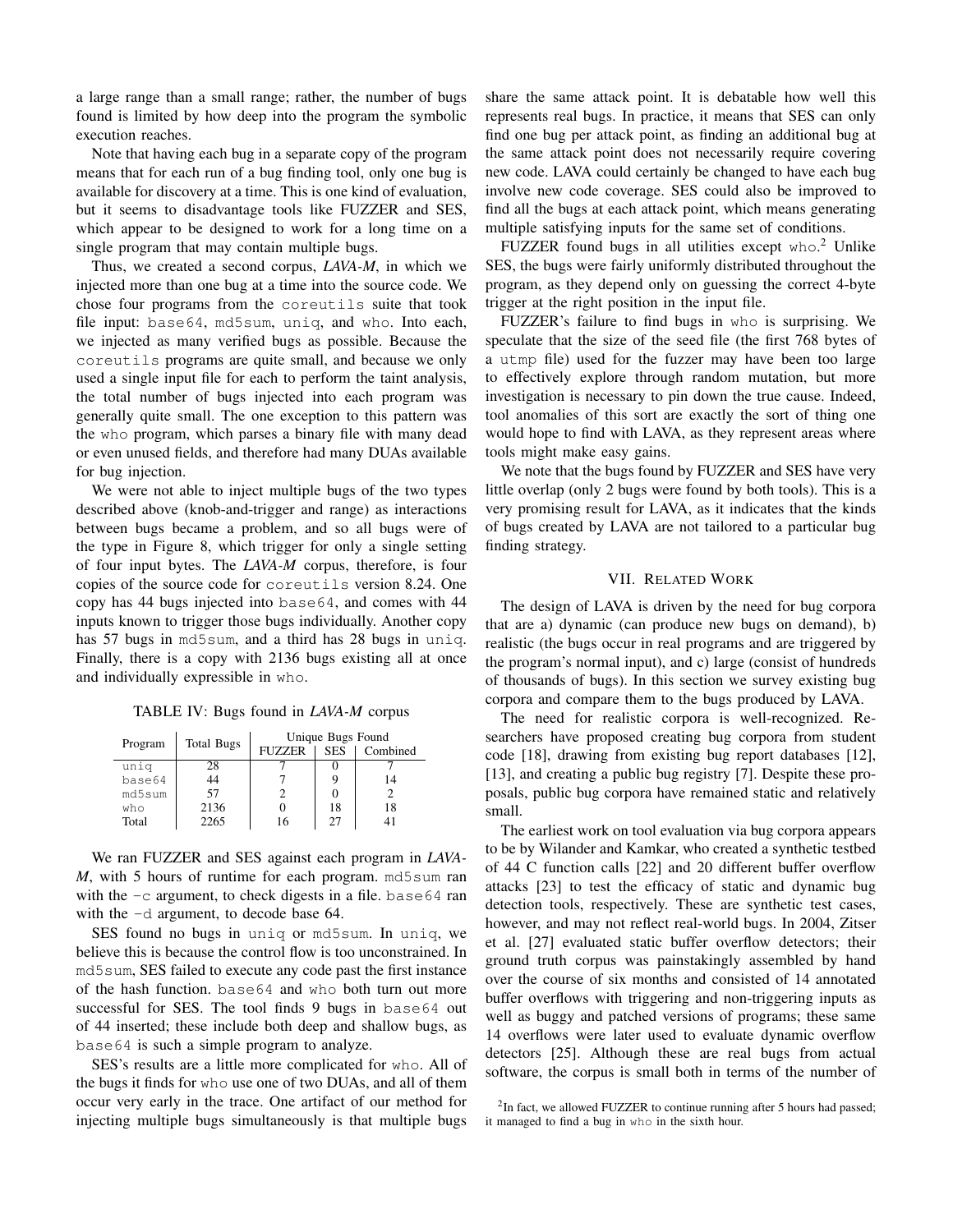bugs (14) but also in terms of program size. Even modestlysized programs like sendmail were too big for some of the static analyzers and so much smaller models capturing the essence of each bug were constructed in a few hundred lines of excerpted code.

The most extensive effort to assemble a public bug corpus comes from the NIST Software Assurance Metrics And Tool Evaluation (SAMATE) project [10]. Their evaluation corpus inclues Juliet [2], a collection of 86,864 synthetic C and Java programs that exhibit 118 different CWEs; each program, however, is relatively short and has uncomplicated control and data flow. The corpus also includes the IARPA STONESOUP data set [19], which was developed in support of the STONESOUP vulnerability mitigation project. The test cases in this corpus consist of 164 small snippets of C and Java code, which are then spliced into program to inject a bug. The bugs injected in this way, however, do not use the original input to the program (they come instead from extra files and environment variables added to the program), and the data flow between the input and the bug is quite short.

Most recently, Shiraishi et al. [17] conducted a quantitative analysis of commercial static analysis tools by constructing 400 pairs of C functions, where each pair consisted of two versions of the same function, one with a bug and one without. The bugs covered a range of different error types, including static/dynamic buffer overruns, integer errors, and concurrency bugs. They then ranked the tools according to effectiveness and, by incorporating price data for commercial tools, produced a measure of efficiency for each tool. As with previous synthetic corpora, however, the functions themselves are relatively short, and may be easier to detect than bugs embedded deep in large code bases.

Finally, the general approach of automatic program transformation to introduce errors was also used by Rinard et al. [15]; the authors systematically modified the termination conditions of loops to introduce off-by-one errors in the Pine email client to test whether software is still usable in the presence of errors once sanity checks and assertions are removed.

## VIII. LIMITATIONS AND FUTURE WORK

A significant chunk of future work for LAVA involves making the generated corpora look more like the bugs that are found in real programs. LAVA currently injects only buffer overflows into programs. But our taint-based analysis overcomes the crucial first hurdle to injecting any kind of bug: making sure that attacker-controlled data can be used in the bug's potential exploitation. As a result, other classes of bugs, such as temporal safety bugs (use-after-free) and metacharacter bugs (e.g. format string) should also be injectable using our approach. There also remains work to be done in making LAVA's bug-triggering data flow more realistic, although even in its current state, the vast majority of the execution of the modified program is realistic. This execution includes the data flow that leads up to the capture of the DUA, which is often nontrivial.

However rosy the future seems for LAVA, it is likely that certain classes of bugs are simply not injectable via taintbased measures. Logic errors, crypto flaws, and side-channel vulnerabilities, for instance, all seem to operate at a rather different level than the kinds of data-flow triggered flaws LAVA is well positioned to generate. We are not hopeful that these types of vulnerabilities will soon be injectable with LAVA.

We discovered, in the course of our use of LAVA bugs to evaluate vulnerability discovery tools, a number of situations in which LAVA introduces unintended bugs, such as use-after free and dereference of an uninitialized pointer in the code that siphons off a DUA value for later use triggering a bug. In some cases, the tool under evaluation even found these real bugs that were due to LAVA artifacts and we had to remove them and re-run in order to ensure that the evaluation was not compromised. These artifacts are a result of LAVA performing no real static analysis to determine if it is even vaguely safe to dereference a pointer in order to introduce the data flow it requires to inject a bug. It should be possible to remedy this situation dramatically in many cases but a complete solution would likely require intractable whole-program static analysis.

LAVA is limited to only work on C source code, but there is no fundamental reason for this. In principle, our approach would work for any source language with a usable sourceto-source rewriting framework. In Python, for example, one could easily implement our taint queries in a modified CPython interpreter that executed the hypervisor call against the address of a variable in memory. Since our approach records the correspondence between source lines and program basic block execution, it would be just as easy to figure out where to edit the Python code as it is in C. We have no immediate plans to extend LAVA in these directions.

We are planning some additional evaluation work. In particular, an extensive evaluation of real, named tools should be undertaken. The results will shed light on the strengths and weaknesses of classes of techniques, as well as particular implementations. It should also be noted that in our preliminary evaluation of vulnerability discovery tools we measured only the *miss rate*; no attempt was made to gauge the *false alarm rate*. For tools that generate a triggering input, as do both SES and FUZZER, measuring false alarm rate should be trivial. Every input can be tested against the program after it has been instrumented to be able to detect the vulnerability. In the case of buffer overflows in C, this could mean compiling in finegrained bounds checking [16]. However, many bug finding tools, especially static analyzers and abstract interpretation ones, do not generate bug-triggering inputs. Instead, they merely gesture at a line in the program and make a claim about possible bugs at that point. In this situation, we can think of no way to assess false alarm rate without extensive manual effort.

## IX. CONCLUSION

In this paper, we have introduced LAVA, a fully automated system that can rapidly inject large numbers of realistic bugs